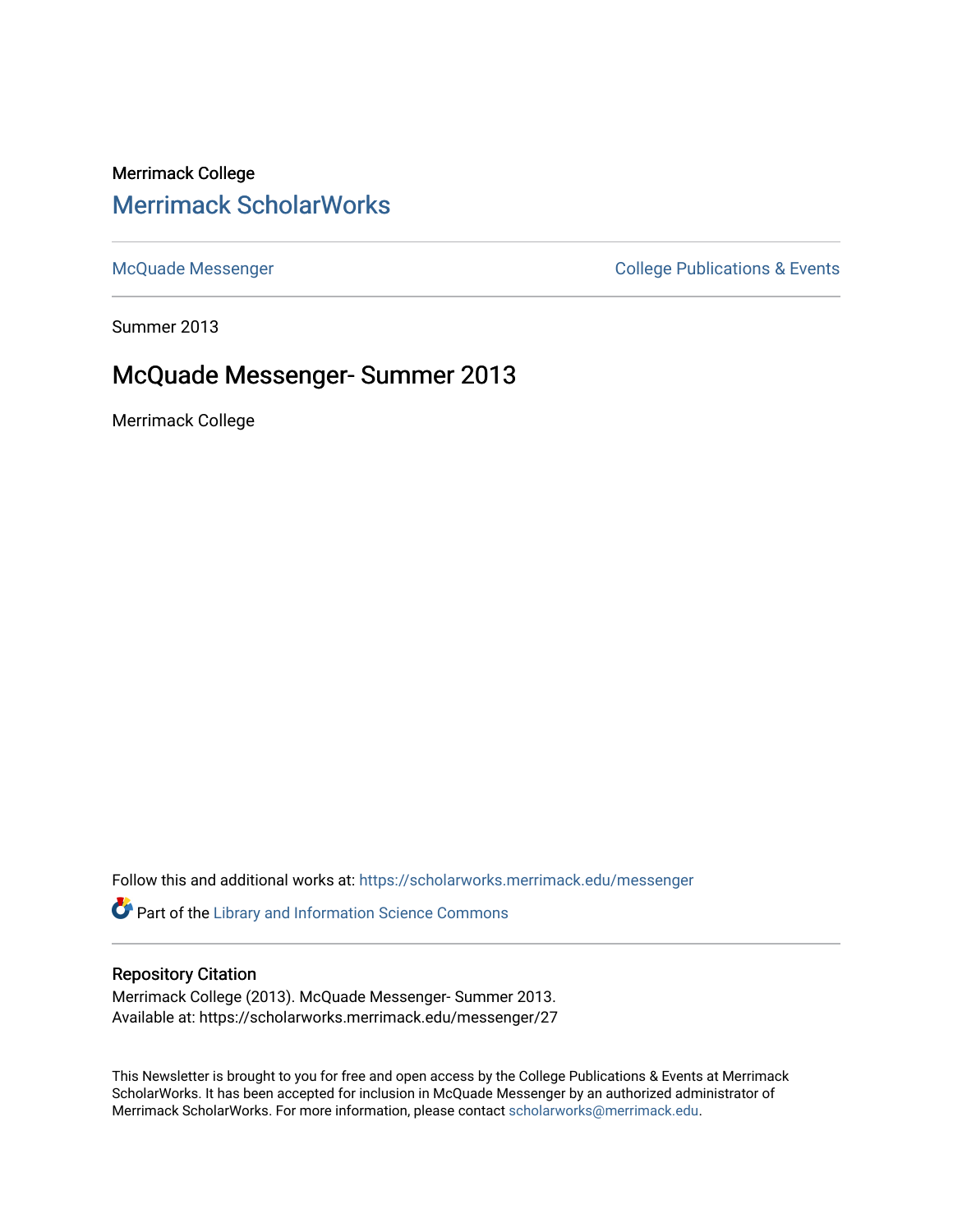# <span id="page-1-0"></span>Merrimack

# McQuade Library

#### **[McQuade Library](http://www.merrimack.edu/library) » [Research Guides](http://libguides.merrimack.edu/index.php) » McQuade Messenger**

**[Admin Sign In](https://libguides.com/login.php?iid=778&target=%2Faecontent.php%3Fpid%3D447275%26sid%3D3665332)**

#### McQuade Messenger Tags: [library news](http://libguides.merrimack.edu/searchtags.php?iid=778&tag=library%20news), [mcquade messenger](http://libguides.merrimack.edu/searchtags.php?iid=778&tag=mcquade%20messenger), newsletter

Last Updated: May 9, 2014 <sup>2</sup> URL: http://libguides.merrimack.edu/mcquade\_messenger <sup>2</sup> B [Print Guide](http://libguides.merrimack.edu/print_content.php?pid=447275&sid=3665332&mode=g) <sup>2</sup> [RSS Updates](#page-1-0)

| Summer 2014 | Winter 2014   | Fall 2013           | Summer 2013 | Archive |         |            |        |
|-------------|---------------|---------------------|-------------|---------|---------|------------|--------|
| Summer 2013 | 导 Comments(0) | <b>A</b> Print Page |             |         | Search: | This Guide | Search |

#### **FROM THE DIRECTOR'S DESK**



It's been quite a year! We've broken every record we have for workshops, questions, consultations, and library visits. We said goodbye to our dedicated Instruction/Liaison Librarian Melinda Malik--we will miss her, but our loss is Manchester Community College's gain. We will also deeply miss our graduating seniors -- the best students work at the library! We're very excited

about our Merrimack ScholarWorks digital repository. As you finish the semester, be sure to fill out the LibQUAL survey to tell us what you like and what we can do better. Don't forget we're here all summer--call, stop by, or just click to get what you need for research or leisure.

~ [Kathryn GeoffrionScannell](mailto:%20geoffrionscannellk@merrimack.edu)

#### [Comments \(0\)](#page-1-0)

#### **Beyond Point & Click: Library Instruction Update**



*Librarian C.J. Wong works with a student in the Research Center*

It's been an amazing year for [McQuade's Instruction program](http://libguides.merrimack.edu/information_literacy). I'm thrilled to say we've taught the most workshops ever this academic year (**162!**), a **17%** increase over last year. Beyond the impressive numbers though, what strikes me is how McQuade librarians are directly contributing to student success both within and outside of formal library workshops. More students than ever are frequenting our inviting Research Center and receiving one-on-one personalized research assistance at multiple points in their research processes. Librarians are going beyond just "point and click" assistance and helping students brainstorm manageable topics, evaluate the information that they find, and use it ethically to produce quality final products. Librarians have enjoyed viewing end-of-semester posters, presentations, and multimedia productions – many of which used excellent library sources.

McQuade librarians continue to hone Merrimack students' abilities to think critically and develop intellectual curiosity – high impact practices that affect every area of our

#### **Merrimack ScholarWorks**



Help us extend Merrimack's academic impact in the global community! It's a win-win promote your Merrimack research and publishing efforts by participating in [Merrimack](http://scholarworks.merrimack.edu/) [ScholarWorks \(MSW\)](http://scholarworks.merrimack.edu/).

Merrimack ScholarWorks increases your visibility to the world. We welcome academic articles, posters, preprints, videos, images, teaching materials and newsletters for submission to this newly launched digital archive. MSW is a permanent public space for all types of files AND your work is indexed by search engines like Google. Receive monthly alerts notifying you how many times your works have been downloaded. Use MSW as a publishing platform and upload your department newsletters or create a new journal. The MSW is free to all members of the Merrimack College Community.

#### **How do I deposit an article?**

- Contact our [Repository Administrator](mailto:%20maturid@merrimack.edu) to create a collection for your department
- Go to the MSW site: [scholarworks.merrimack.edu](http://scholarworks.merrimack.edu/)
- Register for an account (go to "My Account" in upper-right hand corner of page)
- Find your department
- Select "Submit Research" (in Author Corner area) & log in
- Give Merrimack permission to post your paper
- Provide your citation and upload your paper
- Library staff will review formatting, add publisher links, and observe publishers' embargoes, if needed

**– OR --**

Send the article to [maturid@merrimack.edu](mailto:%20maturid@merrimack.edu) and library staff will deposit it for you. **What could be easier?**

#### **Research Concerning IRs**

Having your scholarship available via institutional repositories often leads to increased citations of your work, according to published research. See below for additional information regarding how open access can help increase your article citations:

- [The Open Access Citation Advantage](http://works.bepress.com/ir_research/31/) by Swan.
- [Open Access Increases Citation Impact](http://www.plosone.org/article/info:doi/10.1371/journal.pone.0013636) by Gargouri and others.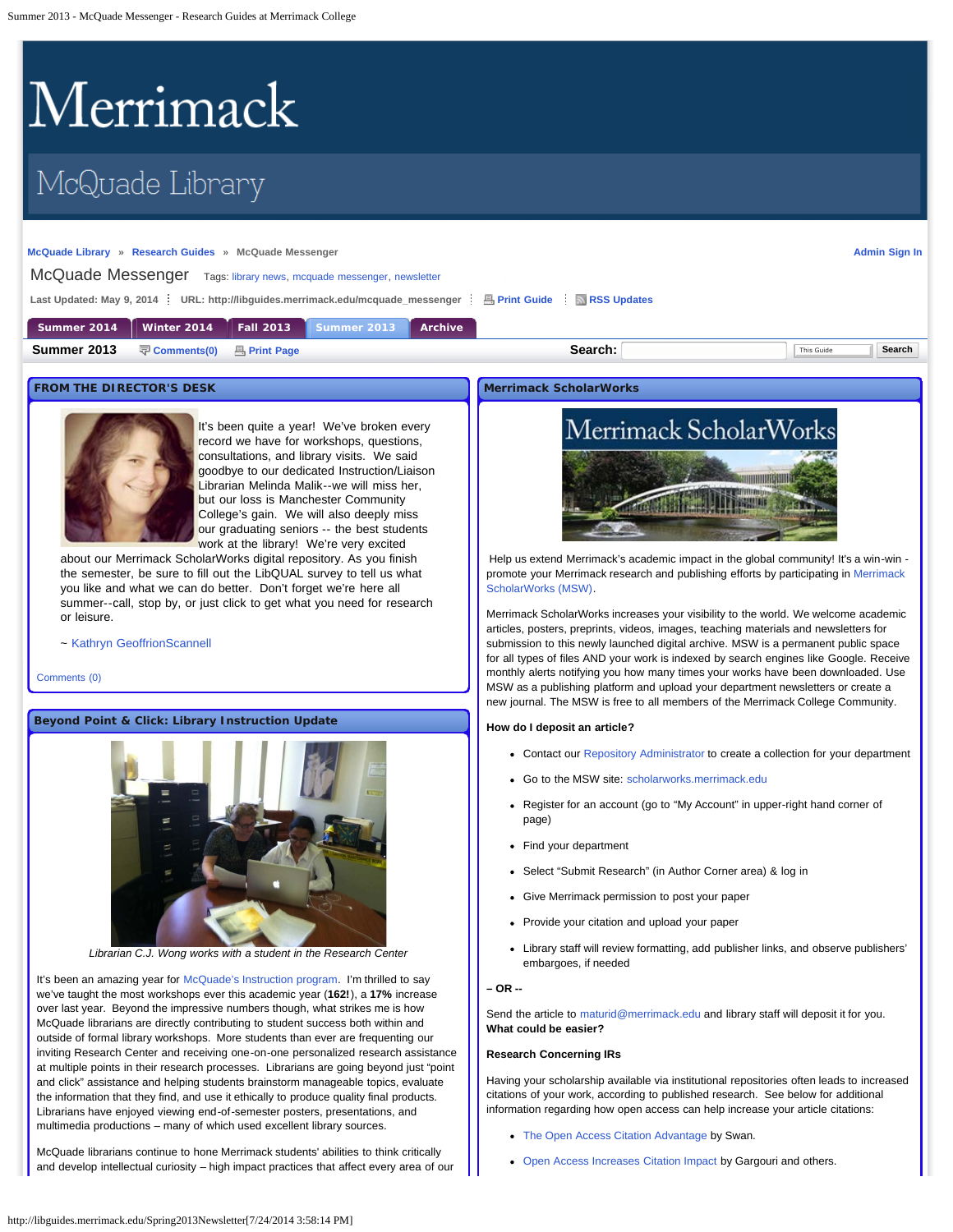students' development and performance.

~[Lyena Chavez](mailto:%20chavezl@merrimack.edu), *Head of Instruction & Outreach*

[Comments \(0\)](#page-1-0)

#### **Liaison Program Highlights**

McQuade's [liaison program](http://libguides.merrimack.edu/content.php?pid=120843&sid=3087257) continues to provide faculty support for collection development, teaching and learning, campus engagement, and scholarly communications. Here are some highlights:

- **[Lyena Chavez](http://libguides.merrimack.edu/profile.php?uid=15706)** worked with Father Rick Piatt in [Visual & Performing Arts](http://www.merrimack.edu/academics/liberal_arts/visualandperformingarts/) to order over 50 copies of various play texts. These texts (from [A Streetcar](http://merrimack.noblenet.org/eg/opac/record/2670821) [Named Desire](http://merrimack.noblenet.org/eg/opac/record/2670821) to [The Laramie Project\)](http://merrimack.noblenet.org/eg/opac/record/2015067) enable students in numerous Acting/Theatre classes to use these plays for scene work.
- **[Donna Maturi](http://libguides.merrimack.edu/profile.php?uid=15707)** attended a webinar sponsored by the Internalization Leadership Team entitled, *Today's Chinese Student: Understanding the US Classroom*, that outlined common problems Chinese students encounter, ranging from issues in academic integrity to building relationships with faculty and other academic support staff. She crafted an [International Educators' Resources](http://libguides.merrimack.edu/content.php?pid=120843&sid=3711660) online guide. In addition, this fall there will be a reserve shelf at the Help Desk dedicated to resources on this topic that faculty may borrow.
- **[Frances Nilsson](http://libguides.merrimack.edu/profile.php?uid=47640)** began discussions with Dean Mark Cordano to identify when/how to introduce business students to key business sources, such as SEC & SEDAR filings, operating ratios, associations, trade journals, etc. RMA Annual Statement Studies Online was on trial in the fall and the [print version](http://merrimack.noblenet.org/eg/opac/record/3243462) was added to the collection.
- **[C.J. Wong](http://libguides.merrimack.edu/profile.php?uid=69302)** attended a Science & Engineering Chairs meeting where she discussed the liaison program. She has also been working to make contacts with the STEM faculty. Look for her in Mendel with her tiny bookmobile. She would be happy to show faculty how to set up an alert for your favorite journal contents or searches.
- Our Education Liaison strengthened our Higher Education and Community Engagement book collection and ensured that library resources directly support courses in these graduate programs. [Janet Graham](mailto:%20grahamj@merrimack.edu) and Ann Gatling continued to add excellent resources to our ERC that support the Common Core Curriculum.

#### [Comments \(0\)](#page-1-0)

#### **The ERC is a Great Place to Study!**



[Comments \(0\)](#page-1-0)

**LibQual**

We are happy to discuss with you ways to retain your author rights in order to deposit your work in MSW. Remember, *make Googling yourself much more satisfying!* Make sure your work is in [Merrimack ScholarWorks.](http://scholarworks.merrimack.edu/)

[Comments \(0\)](#page-1-0)

#### **Meet our 12 Senior Student Workers!**



*Pictured above are a few of the library's friendly senior student workers.*

At the end of every academic year, McQuade Library staff celebrate the accomplishments and contributions of the library's senior student workers as they prepare to graduate and say goodbye. Student workers play an essential role in the daily operations of the library by assisting patrons at the Help Desk, in the [Media](http://www.merrimack.edu/library/media_center.php) [Center,](http://www.merrimack.edu/library/media_center.php) and in the [Educational Resources Collection \(ERC\)](http://server1.noblenet.org/merrimack/blog2/). Working closely with library staff, student workers are able to develop marketable professional skills that will serve them well as they continue their education and/or begin their professional careers.

This year, each senior student was asked to share their experience working at McQuade and their plans for the future. McQuade Library staff thank all the seniors for their hard work and wish them well as they begin a new chapter in their lives.

#### **Chanthida Duong (Access Services)**

- **Major/Minor:** Liberal Arts with concentrations in Business and Communications
- **Plans for the future**: Attend graduate school in the near future. Find a job or internship in the short term.
- **Reflection on your time working at McQuade**: Working at McQuade makes me feel like I am part of a community as the library staff and other student assistants are very warm and friendly. As a student assistant, I have been able to experience a lot of different situations and learn ways to handle them, which is a great part of the job. The staff has given me advice and help whenever I have had difficulties. This is why being a student library assistant is the best experience I have had at Merrimack College as well as the best memory I want to always remember.

#### **Elizabeth Greeley (Access Services)**

- **Major/Minor**: Sports management major/ political science minor
- **Plans for the future:** Working in an athletic department or doing event management for a sports team/company.
- **Reflection on your time working at McQuade**: Working at McQuade library has made my time at Merrimack so much better. I loved being able to meet new people and help my fellow classmates each time I went to work. I was also able to witness the construction of the old library into the new and it makes me very proud to say that I worked there.

#### **Brandy Liljeblad (Access Services)**

- **Major/Minor:** English & Spanish Major
- **Plans for the future**: In the future I plan to use my education in the service of humanity.
- **Reflection on your time working at McQuade**: Working at McQuade Library has been a rewarding experience for me. I have enhanced my communication skills and best of all I have learned that nearly any book, film, resource etc. is accessible with the help of a McQuade Library staff member.

#### **Ariel Valdes (Access Services)**

**Major / Minor**: Major: Criminology and Women's and Gender Studies. Minor: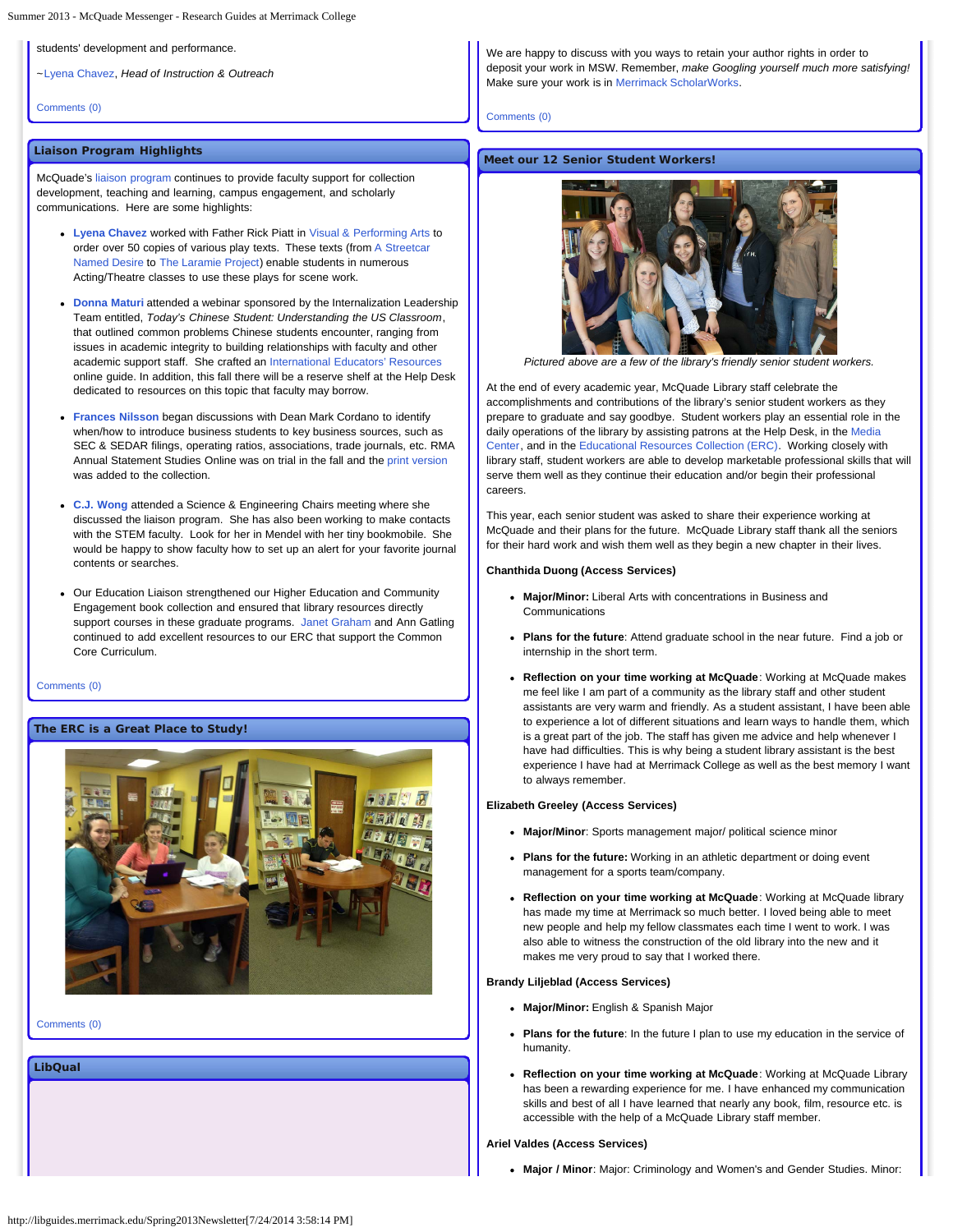

Let your voice be heard!! McQuade Library is conducting a web-based survey of faculty, students, and staff at Merrimack to evaluate user perceptions of library service quality. LibQUAL+™ is a web-based survey instrument that measures library users' perceptions of service quality in three key dimensions:

**Information Control:** Do we have what you need?

**Affect of Service:** Do we help when, where, and how you need us?

**Library as Place:** Do our spaces meet your needs?

The survey should take between 5 and 8 minutes to complete, and will help guide decisions and determine priorities in our ongoing strategic planning efforts. This will be our fourth iteration of this survey, and each time the results have taught us something!

The survey is anonymous and has Merrimack IRB approval. If you wish, you may provide contact information for entry into a prize drawing. This information is compiled separately and is not linked to survey responses.

**The survey will run from April 22 — May 10, 2013. Merrimack Community members were sent a link to the survey in an email message. Log in to the McQuade Library page on MyMack (under Student Info or Resources) if you can't find yours, or email [mcquade@merrimack.edu](mailto:%20mcquade@merrimack.edu) from your Merrimack College email addresss.**

[Comments \(0\)](#page-1-0)

#### **Day of Silence**

In observance of the [Day of Silence,](http://www.dayofsilence.org/) an annual event held across the country with the purpose of calling "attention to anti-LGBT name calling, bullying, and harassment in schools," a display of LGBTQ library resources was set up in the main entry way.

In addition, [Joe St. Germain](mailto:%20germainj@merrimack.edu) created an online guide highlighting the library's physical and electronic [LGBTQ Resources](http://libguides.merrimack.edu/lgbtq). Safe Zone contact information is also available in this guide.

This year's Day of Silence was Friday, April 19. Merrimack College observed the day with activities on Wednesday April 17 with a Silent Demonstration in Honor of the Day of Silence and a Breaking the Silence Ceremony at the Sak Patio.

Check out this year's Day of Silence posters featuring Merrimack College students, faculty, and staff by [clicking here](http://merrimack.smugmug.com/People/Day-of-Silence-2013/).



[Comments \(0\)](#page-1-0)

#### **Set Your Library Password for Summer**

**If you need to access library resources from off-campus over the summer, make sure to [set your library password](http://evergreen.noblenet.org/eg/opac/myopac/main) so you can:**

#### Spanish

- **Plans for the future**: Work for a year and attend some classes at other universities to get a feel of what I'd like to go to grad school for. Apply to grad school in a year. Continue being a fabulous Latina feminista.
- **Reflection on your time working at McQuade**: McQuade has introduced me to a variety of people who I enjoy helping whenever I get the chance. Given that people frequent the library often around the same time, I find it nice to see the same people a lot of the time. Definitely love the morning shifts because of all the tours that pass through the library and the hopeful students who may work for McQuade when they attend Merrimack!

#### **Courtney Gray (ERC)**

- **Major/Minor**: I am a double major in Sociology and Women's and Gender Studies with a minor in Biology.
- **Plans for the future**: I plan to work in the social service field for the next few years before pursuing a Master's degree in either Women's Studies or Social Work.
- **Reflections on your time working at McQuade**: I have enjoyed my time at McQuade immensely. It is a great work environment and I can honestly say that I am sad to leave it behind.

#### **Ashley Costa (Media Center)**

- **Major/Minor**: My major is Communications and minor is Spanish.
- **Plans for the future**: My hope is to work in the radio or television industry, working as a broadcaster or video producer someday.
- **Reflections on working at McQuade**: I am so privileged to actually gain as much experience as I did by working in the Media Center. I gained many skills, including using Photoshop and Final Cut Pro just by assisting other students and asking Kevin Salemme for help. It has really helped me land a few internships and I will miss working there!

#### **Amanda Fischer (Media Center)**

- **Major/Minor**: I am a Mass Communication Major and a Theatre Minor.
- **Plans for the future**: I plan on moving back to Manhattan after graduation and pursuing a career in marketing and production involving theatre.
- **Reflections on working at McQuade**: I have loved every second of working at the Media Center! I met many new people, learned many things to apply to my future career, and was taught by the best boss, Kevin Salemme, himself. I will never forget my time working at the library, and my days at the media center, as it was always a place to escape and feel welcomed no matter what.

#### **Declan Geoffrion Scannell (Media Center)**

- **Major/Minor**: Major: Physics Minor: Math and Public/Professional Writing
- **Plans for the future**: Hoping to work in engineering in Boston.
- **Reflections on working at McQuade**: I've always loved libraries and the jobs at McQuade are definitely the best student jobs on campus!

#### **Kassandra Martin (Media Center)**

- **Major/Minor:** Major: Communications Minor: Religious and Theological studies
- **Plans for the future**: Pursuing a Masters Degree at the University of Montana in organizational communication.
- **Reflection on working at McQuade**: I've learned things I would have never learned by working with Kevin Salemme. I also received skills that ensured my future education in Montana. The Media Center always gave me a place to study and a mentor to go to. That mentor being Mr. Salemme.

#### **Nicole Meaney (Media Center)**

**Major/Minor**: I am a Mass Communications major with a Public and